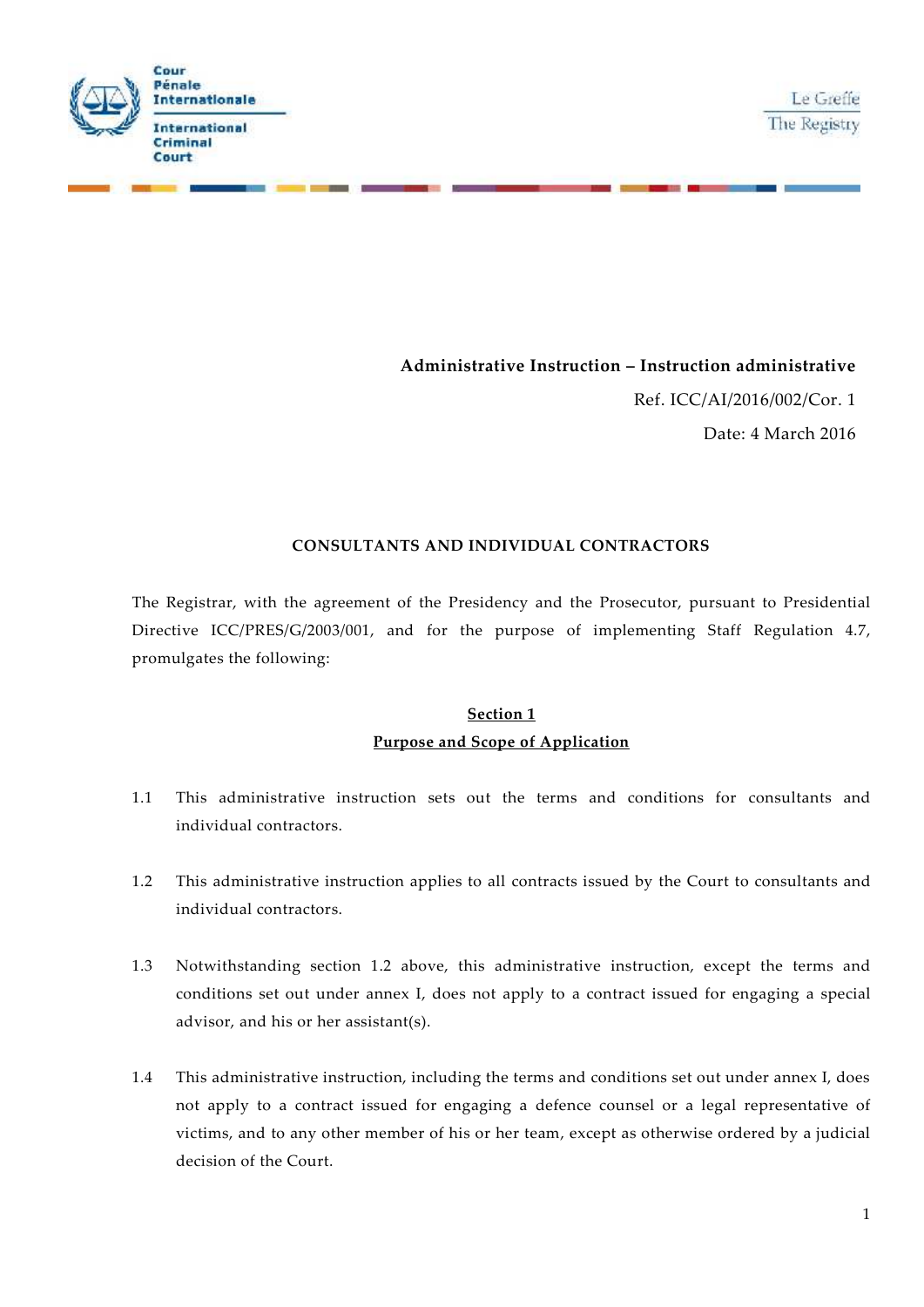1.5 Consultants and individual contractors shall not be considered, for any purposes, a staff member of the Court, and are bound by the terms and conditions set forth in this administrative instruction as applicable.

# **Section 2 Definitions**

- 2. The following definitions apply for the purpose of the present administrative instruction:
	- (a) A consultant is an individual who is a recognised authority or specialist in a specific field, engaged by the Court under a contract in an advisory or consultative capacity to the Court. A consultant must have special skills or knowledge not normally possessed by the staff of the Court and for which there is no continuing need in the Court. The functions of a consultant are result-oriented and normally involve analysing specific problems, facilitating seminars or training courses, preparing documents for conferences and meetings or writing reports on the matters within the area of expertise on which their advice or assistance is sought;
	- (b) An individual contractor is an individual engaged by the Court from time to time under a contract to provide expertise, skills or knowledge for the performance of a specific task or piece of work against the payment of an all-inclusive fee. The work assignment shall be for the provision of support services, which may involve full-time or part-time functions.
	- (c) A hiring office is the division, section or unit within the Court where the need for the services of a consultant or individual contractor has been identified.
	- (d) A special advisor is an individual engaged on a pro-bono basis (e.g.  $\epsilon$  1,00) to provide high level expertise directly to a principal of the Court on a particular area of importance.

## **Section 3**

## **Conditions for Contracting a Consultant or Individual Contractor**

3.1 The services of a consultant and individual contractor may be engaged only when the following conditions are cumulatively met: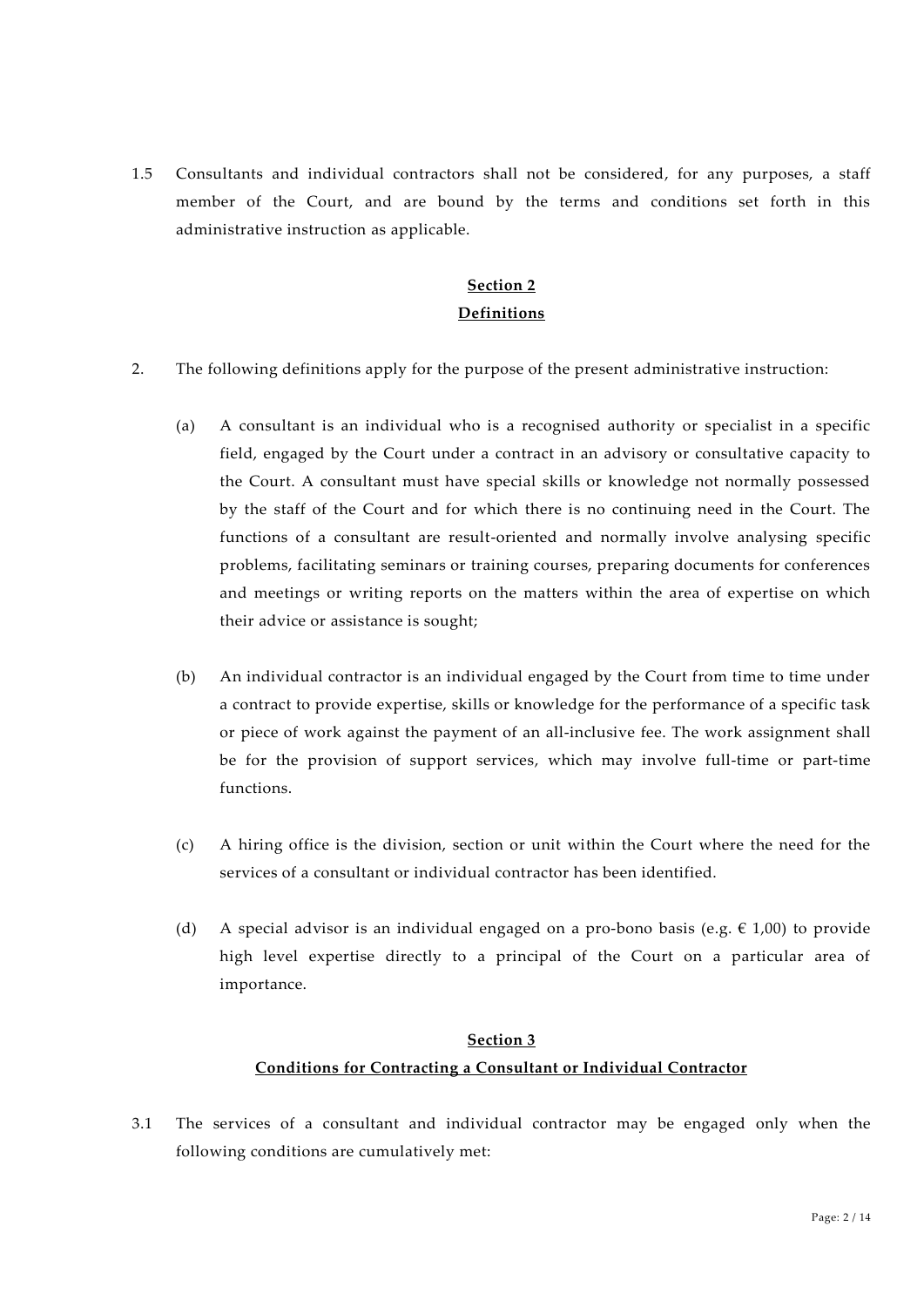- (a) the work assignment is of a temporary nature and the assigned tasks are capable of being performed within a limited and specified period of time;
- (b) the need for the required services cannot be met from within the current staff resources of the Court due to a lack of specialised knowledge and/or expertise or capacity;
- (c) the services performed clearly relate to programmed or mandated activities in the work programme of the hiring office; and
- (d) where an individual contractor is temporarily engaged to perform duties and functions for the provision of support services, a clear strategy is in place for a long-term regular staffing solution.
- 3.2 Consultants and individual contractors may not be engaged:
	- (a) as a means of applying a probationary period to candidates prior to offering them an appointment;
	- (b) where any of the assigned tasks require representative, certifying or approving authority and/or supervisory responsibility;
	- (c) to perform staff functions or that of vacant posts;
	- (d) as a temporary measure, such as filling posts temporarily vacated by a staff member of the Court or on any form of absence or leave (i.e. annual, maternity/other parent leave, special leave etc.);
	- (e) when recruitment of a new staff member for an existing position in an office is taking longer than usual;
	- (f) to fill regular and continuing functions in an office;
	- (g) as a means to reinstate a staff member to perform the same functions of his or her previous position that has been abolished; or
	- (h) when a position is created on an experimental basis and the hiring office would like to determine whether the position and its functions should be regularised as a position within the office.
- 3.3 Consultants and individual contractors shall not be involved in decisions affecting the status, rights and entitlements of staff members.
- 3.4 The services to be provided by consultants or individual contractors should not duplicate work or activities already done, being done, about to be done by or attributed to other individuals, divisions, sections or units of the Court.
- 3.5 Consultants and individual contractors need not work at the Court's premises to carry out their assigned tasks.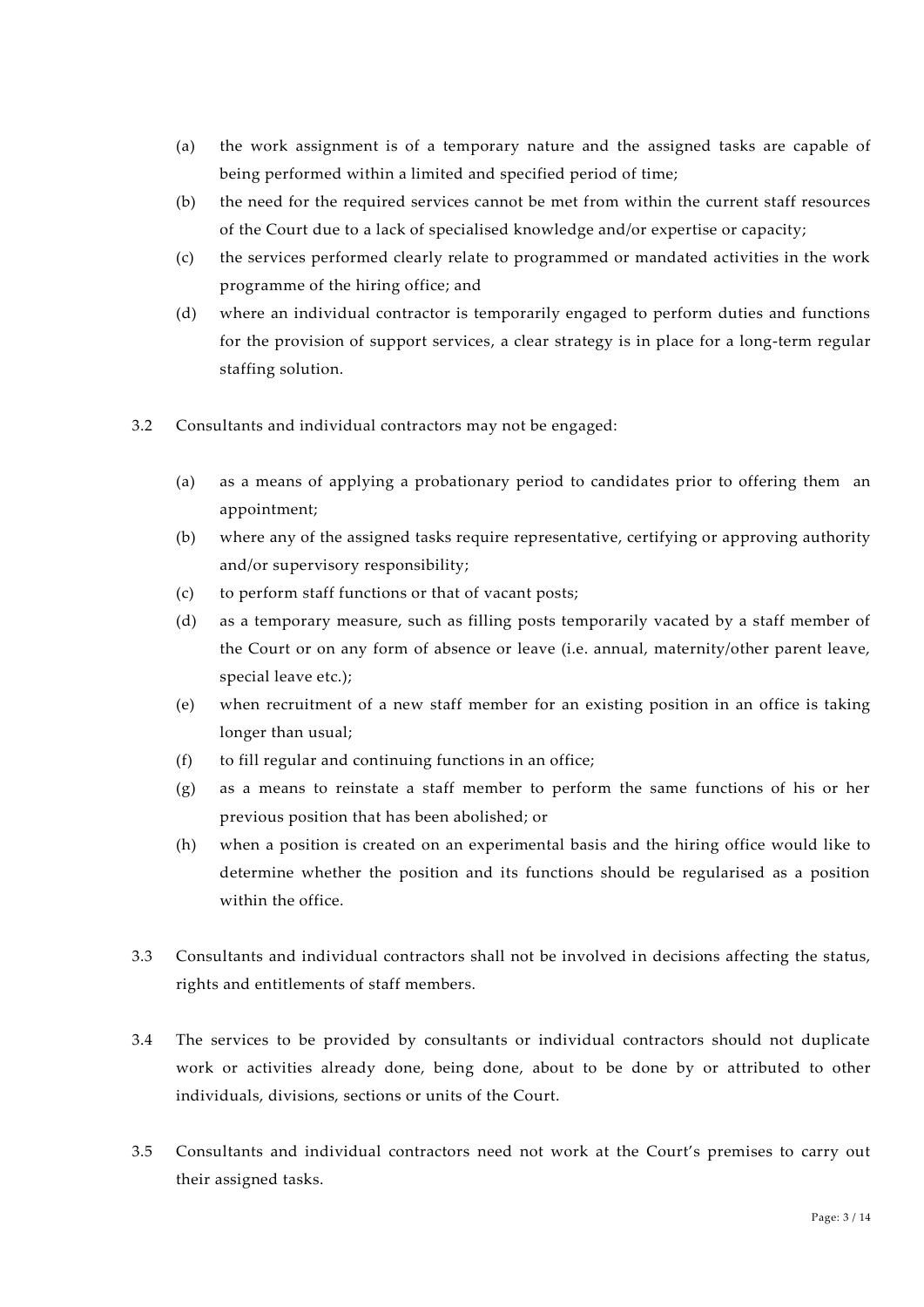#### *Contracting a former or retired staff member*

- 3.6 A former or retired staff member may be engaged as a consultant or individual contractor subject to the following provisions:
	- (a) a minimum of a one-month break is applied between retirement of the retired staff member and reengagement as a consultant or individual contractor;
	- (b) the former or retired staff member is not reengaged to perform the functions of the same post from which he or she separated or retired or contracted to encumber the position from which he or she separated or retired;
	- (c) the former staff member did not separate from the Court or another organisation following the United Nations common system for any of the following reasons: abandonment of post, misconduct, dismissal, non-renewal or termination of appointment for unsatisfactory performance, and/or resignation in lieu of disciplinary action. If the former staff member separated for any of the above reasons, the hiring office shall be notified and such reason(s) shall be taken into consideration prior to engaging the former staff member; and
	- (d) there are no other qualified and readily available candidates to perform the required functions, and the reengagement of the former or retired staff member will not adversely affect the professional opportunities of existing staff members.
- 3.7 Approval by the Human Resources Section ensuring that the requirements set out in section 3.6above are met is required prior to the reengagement of a former or retired staff member as a Consultant or Individual Contractor.
- 3.8 The fees payable to a former staff member shall not be based on the level of remuneration that he or she held before separation, but rather on the nature and complexity of the assignment to be performed.

#### *Contracting a family member or spouse*

- 3.9 A person whose father, mother, son, daughter, sister or brother works for the Court shall not be engaged as a consultant or individual contractor.
- 3.10 A consultant or individual contractor may be engaged if he or she is the spouse of a staff member provided that: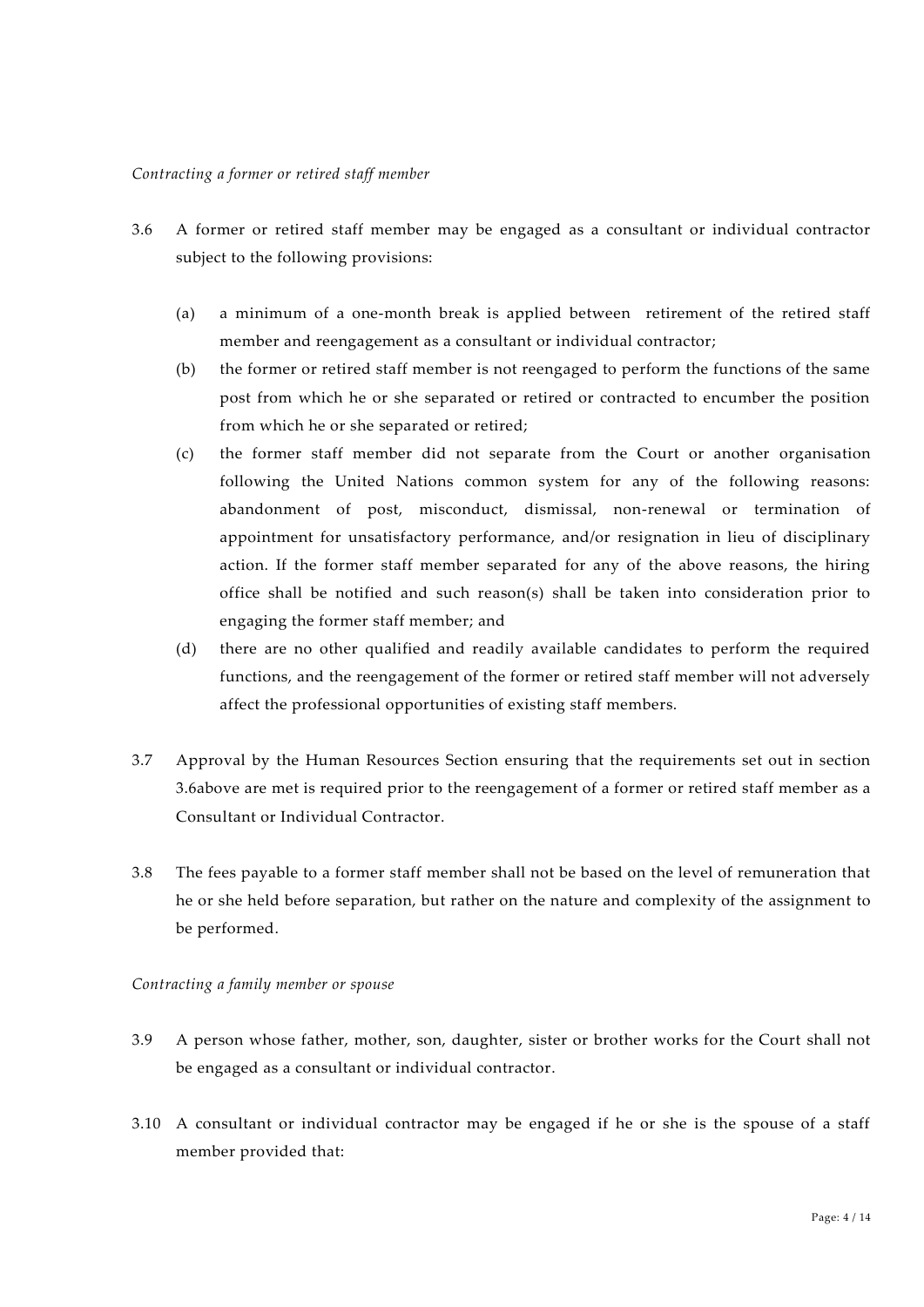- (a) the consultant or individual contractor is fully qualified for the assignment and was selected in accordance with the competitive selection process requirements without being given any preferential treatment;
- (b) the staff member is not superior or subordinate in the line of authority to his or her spouse, and there is no perceived conflict of interest; and
- (c) neither the consultant/individual contractor nor the staff member participate in any review or decision-making process that affects the status or entitlements of their spouse.
- 3.11 Spouses of heads of a division, section, unit or field office may not be engaged as consultants or individual contractors in the same division, section, unit or field office.
- 3.12 Staff members on special leave without pay remain staff members and, therefore, may not be engaged as a consultant or individual contractor.

## *Terms of reference*

- 3.13 The hiring office is responsible for ensuring that detailed terms of reference describing the work to be performed are prepared at least three weeks before the start date of the contract and submitted in a timely manner to the Human Resources Section for processing.
- 3.14 The terms of reference of the contract shall include:
	- (a) tangible and measurable outputs, objectives, deliverables and targets of the work assignment, as well as specific activities to achieve the required outputs, objectives, deliverables and targets;
	- (b) the expected duration of the work assignment, including specific delivery dates and details as to how the work must be delivered (e.g. electronic submission, hard copy);
	- (c) indicators for the evaluation of outputs (including timeliness, achievement of goals and quality of work); and
	- (d) name and title of the supervisor(s).
- 3.15 The hiring office is responsible for providing the consultant or individual contractor with a copy of the terms of reference prior to issuing the contract.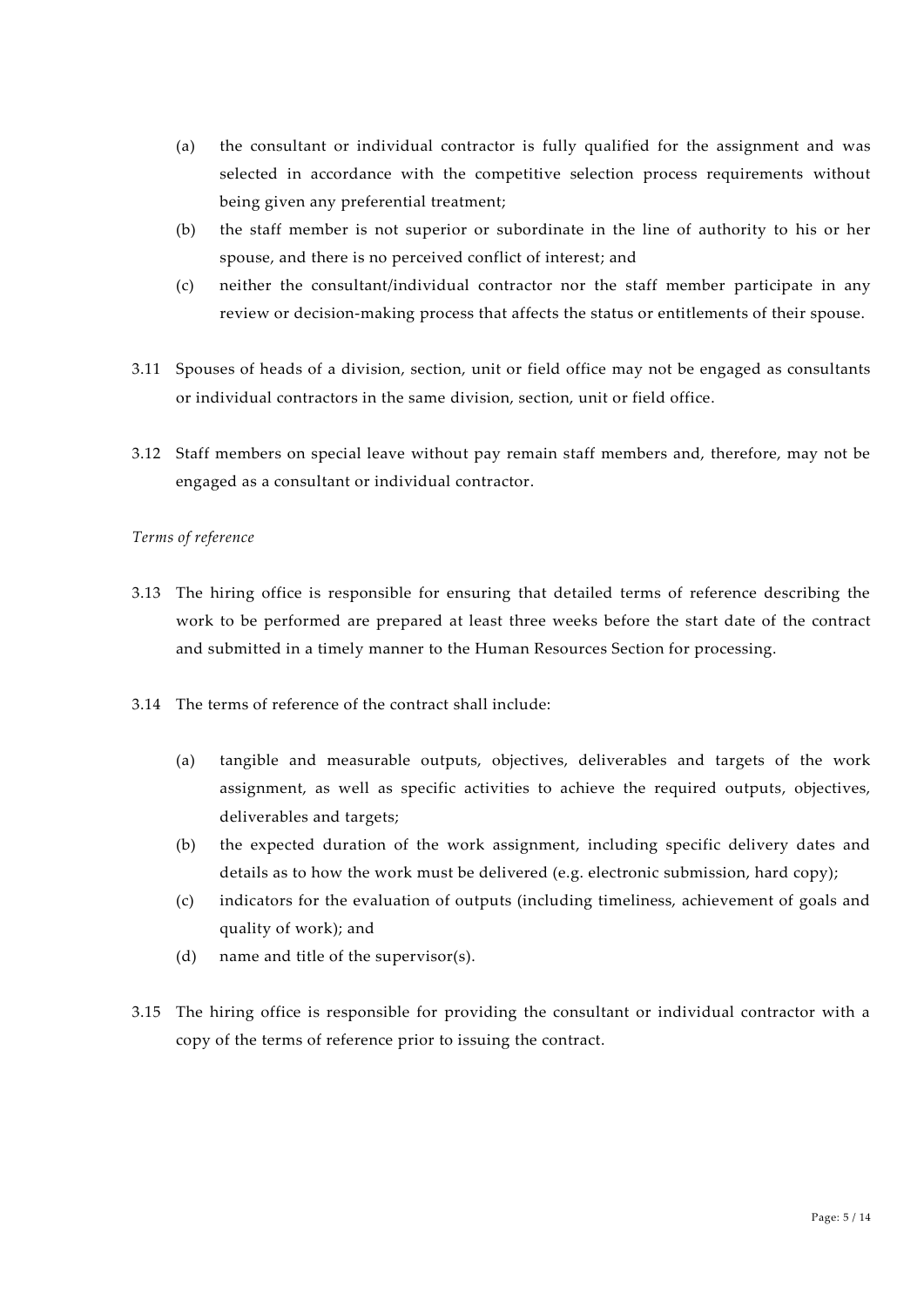# **Section 4 Selection process**

- 4.1 Hiring offices are encouraged to consider several qualified candidates for each work assignment. An announcement on the Court's eRecruitment system may be issued for a minimum of seven working days by the Human Resources Section, unless a selection has been made from a roster as described in section 4.3. In such cases, the hiring office with the assistance of the Human Resources Section is responsible for instituting competitive selection procedures. The assessment for the competitive selection procedures can take several forms, as determined by the hiring office, provided it assesses the qualifications, competencies, relevant experience and technical expertise of the candidates. A record summarising the selection process and the basis on which the successful candidate was selected shall be submitted by the hiring office to the Human Resources Section.
- 4.2 Notwithstanding section 4.1 above, a consultant or individual contractor may be engaged even though he or she was the only candidate considered, provided a documented justification is submitted to the Registrar or Prosecutor, as appropriate, for approval.
- 4.3 Rosters of consultants and individual contractors should be utilised where available, as they provide easy access to a screened pool of individuals with a relevant track record. Every division, section, unit or field office is encouraged to develop its own roster of consultants and individual contractors based on its requirements. However, candidates from a roster shall be screened by the Human Resources Section for qualifications, references and prior work experience. The Human Resources Section shall also administer these rosters through the appropriate openings in the Court's eRecruitment system and maintain them for monitoring and audit purposes.
- 4.4 In order to ensure that all required information on candidates is on file, all consultants and individual contractors, as well as former staff members and retirees, are given the opportunity to complete a profile in the Court's eRecruitment, regardless of whether they have previously submitted a curriculum vitae for consideration.
- 4.5 In the selection of the consultant or individual consultant, careful scrutiny of the terms of reference, the cost for the kind of work, as well as the qualifications, competencies, expertise and relevant experience of the suitable candidate(s) and any potential conflict of interest, should be taken into account. In addition, the widest possible geographical basis shall be considered unless the specific nature of the work assignment requires consideration of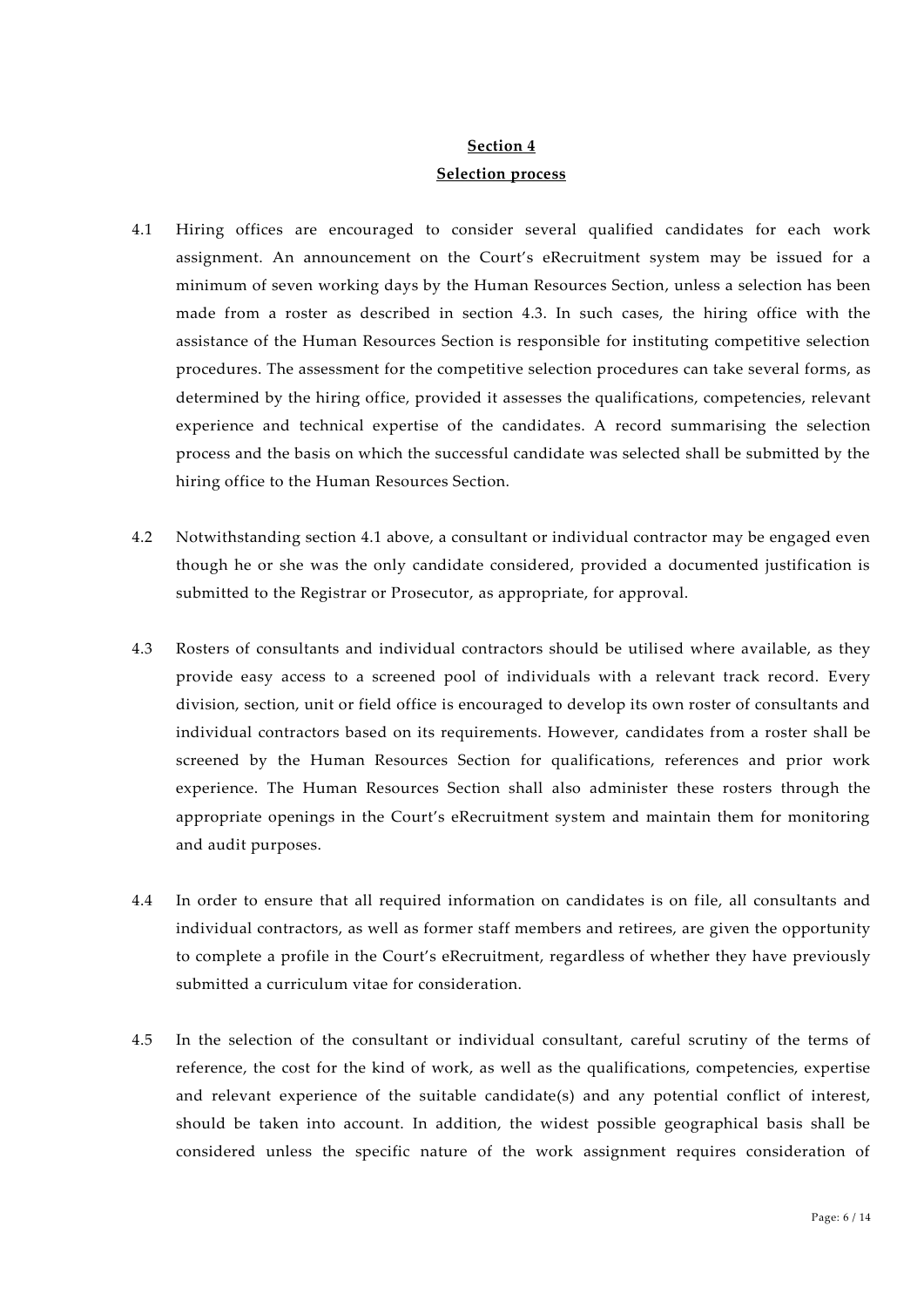candidates from a specific geographical region. Travel costs may be considered but shall not distort the geographical balance in the selection of a candidate.

# **Section 5 Personnel Security Clearance Process**

- 5.1 A consultant or individual contractor shall be required to comply with the Court's security clearance and reference verification procedures.
- 5.2 The Human Resources Section may also verify the academic and professional credentials of the individual recommended for selection by conducting appropriate reference checks. For that purpose, the hiring office shall submit requests for engaging the services of a consultant or individual contractor to the Human Resources Section sufficiently in advance of starting dates to allow for the completion of the verification requirements.

# *Certification of good health*

- 5.3 Before commencing work for the Court, the consultant or individual contractor shall submit a statement of good health issued by a certified medical practitioner, take full responsibility for the accuracy of that statement, and confirm that he or she has been informed of the inoculations required for the country or countries to which travel is authorised. Consultants and individual contractors shall assume all costs that may occur in relation to the statement of good health. No certificate of good health is required when the consultant or individual contractor works solely from home for less than 30 days.
- 5.4 Consultants and individual contractors who are required to travel beyond commuting distance to any duty station(s) with a hardship classification other than H and A shall also certify that their medical or health insurance covers medical evacuations and treatment.

# **Section 6 Terms and Conditions of the Contract**

## *Contract documents*

6.1 Consultants and individual contractors shall be engaged under individual contracts entered into by the Court directly with the individual concerned.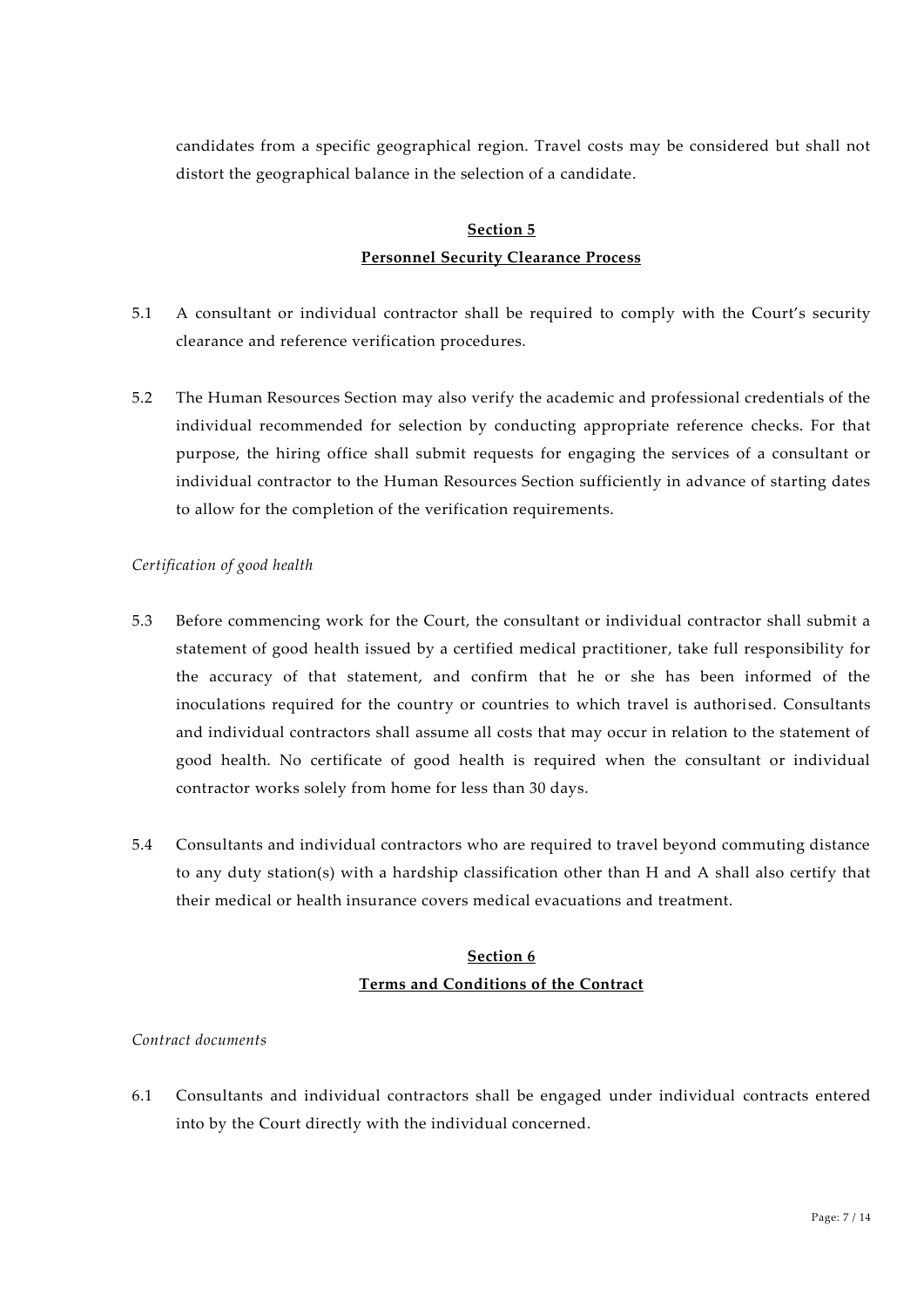- 6.2 The terms and conditions of the contract (annex I) apply to all consultants and individual contractors, independent of the value of their contract. The terms and conditions may not be changed or modified.
- 6.3 Consultants and individual contractors shall not commence work or travel until the relevant contract has been duly approved, signed by both parties and returned to the Human Resources Section, together with the required documents and certifications as set out in this administrative instruction.

## *Legal status*

- 6.4 Consultants and individual contractors serve in their individual capacity and not as representatives of a Government or of any other authority external to the Court. They are not staff members under the Court's Staff Regulations and Staff Rules.
- 6.5 Consultants shall have the status of "expert" for the purposes of the Agreement on the Privileges and Immunities of the International Criminal Court ("the APIC") and the Headquarters Agreement between the International Criminal Court and the Kingdom of the Netherlands ("the Headquarters Agreement").
- 6.6 For the purposes of the APIC and the Headquarters Agreement, individual contractors shall be recruited locally.

## *Standards of conduct*

- 6.7 Consultants and individual contractors shall respect the impartiality and independence of the Court and shall neither seek nor accept instructions regarding the services performed under the contract from any Government or other authority external to the Court. During the period of their service for the Court, consultants and individual contractors shall refrain from any conduct that would adversely reflect on the Court and shall not engage in any activity that is incompatible with the aims and objectives of the Court.
- 6.8 Consultants and individual contractors shall exercise the utmost discretion and confidentiality in all matters relating to the performance of their functions. In particular, consultants and individual contractors shall:
	- (a) consider as confidential all the information, data, plans, drawings, documents and materials, in whatever form or shape, received, acquired, produced, delivered or which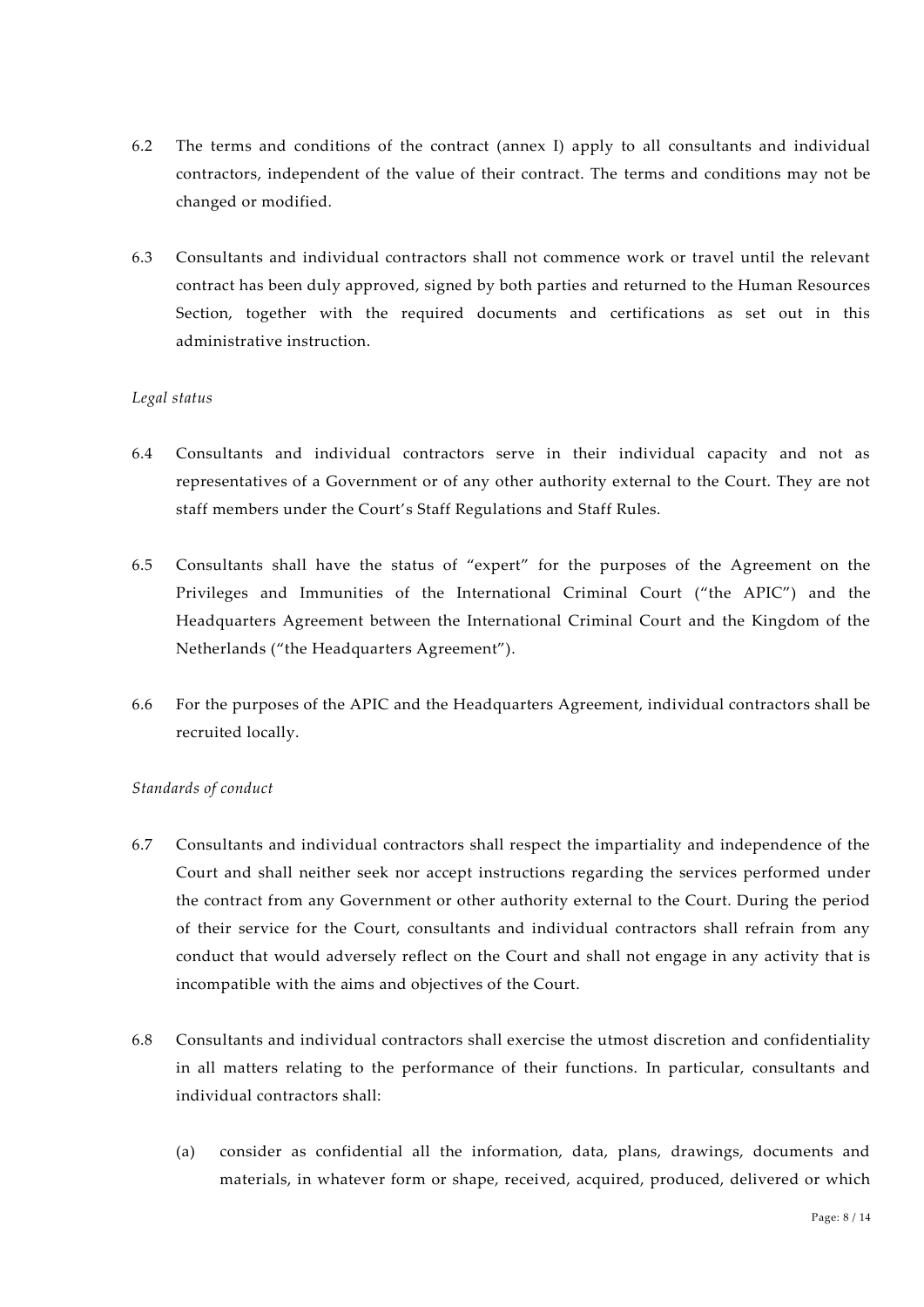they will have access to by reason of the contract and that has not been made public by the Court;

- (b) not disclose, publish, disseminate, or use for the benefit of any person, government or entity other than the Court, any such information, data, plans, drawings, documents or materials referred to in paragraph (a), except with the prior written consent of the Court;
- (c) not use any such information, data, plans, drawings, documents or material referred to in paragraph (a) for personal gain; and
- (d) adhere to all policies, rules, procedures or instructions as provided by the Court as to the classification, use or disposal of such confidential information, data, plans, drawings, documents or materials referred to in paragraph (a).
- 6.9 Consultants and individual contractors shall sign a separate confidentiality and non-disclosure statement before the starting date of their engagement with the Court.
- 6.10 Consultants and individual contractors shall conduct themselves with the highest ethical principles and standards of conduct and in a manner that at all times protects the interest of the Court. Although the consultants and individual contractors are not staff members of the Court, they shall be required to uphold the standards of conduct described in the Staff Rules, Staff Regulations, Code of Conduct of Staff Members and any relevant issuances related to expected standards of conduct.

## *Duration of contract*

- 6.11 The duration of the contract shall be directly linked to the terms of reference as set out in the consultant or individual contractor's contract, taking into account the requirements set out in section 3.1 above.
- 6.12 In order to limit the repeated use of the same consultant, either to perform different tasks within the workplan or a series of tasks within the same project, no consultant, shall provide services for more than 24 months in a 36-month period, whether continuous or not, and irrespective of the cumulative months of actual work.
- 6.13 The services of an individual contractor shall be limited to six or, in special circumstances, nine work-months in any period of 12 consecutive months, irrespective of the cumulative months of actual work, except for individual contractors engaged to perform language functions on a unit-cost basis.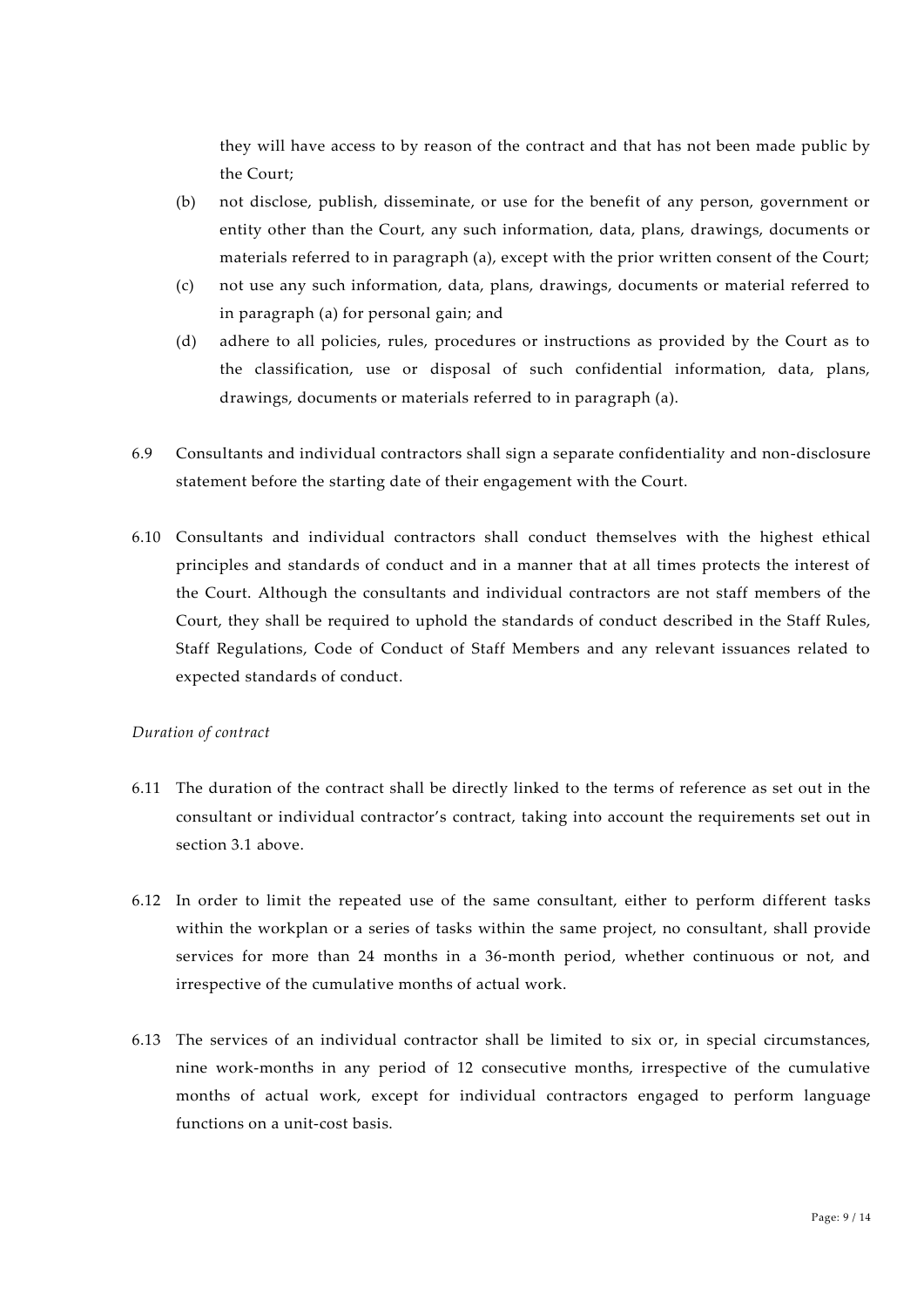6.14 Sections 6.12 and 6.13 above shall not apply to consultants and individual contractors whose services are required pursuant to a judicial decision of the Court.

#### *Work permits and related authorisations*

6.15 Consultants or individual contractors are responsible for securing any necessary travel documents and visas, and for any associated costs arising therefrom. The Court may assist in obtaining the necessary visas for Consultants and covering associated costs where travel is required for carrying out the work assignment as set out under section 6.30 below.

### *Remuneration*

- 6.16 As a general principle, the fees payable to a consultant or individual contractor shall be the minimum amount necessary to obtain the services required by the Court.
- 6.17 The Human Resources Section shall determine the expected fee levels pursuant to the terms of reference submitted by the hiring office, which shall be guided by applicable market rates for the type, complexity, timeframe, quality and volume of services required. Amounts paid in connection with travel undertaken by the consultant in accordance with sections 6.30 and 6.31 below shall not be taken into account for remuneration purposes.
- 6.18 The Human Resources Section shall keep records of how the fee level was determined.

#### *Leave*

6.19 Consultants and individual contractors shall not be entitled to any paid leave, including annual leave, sick leave, emergency leave, special leave or official holidays. The fees of consultants and individual contractors, other than those paid on the basis of a lump sum, shall be prorated for any period of absence.

#### *Payment*

6.20 In general, fee advances for consultants and individual contractors shall not be granted. However, a maximum of 30 per cent of the total contract value may be authorised by the Human Resources Section in cases where advance purchases, for example for supplies or travel, may be necessary.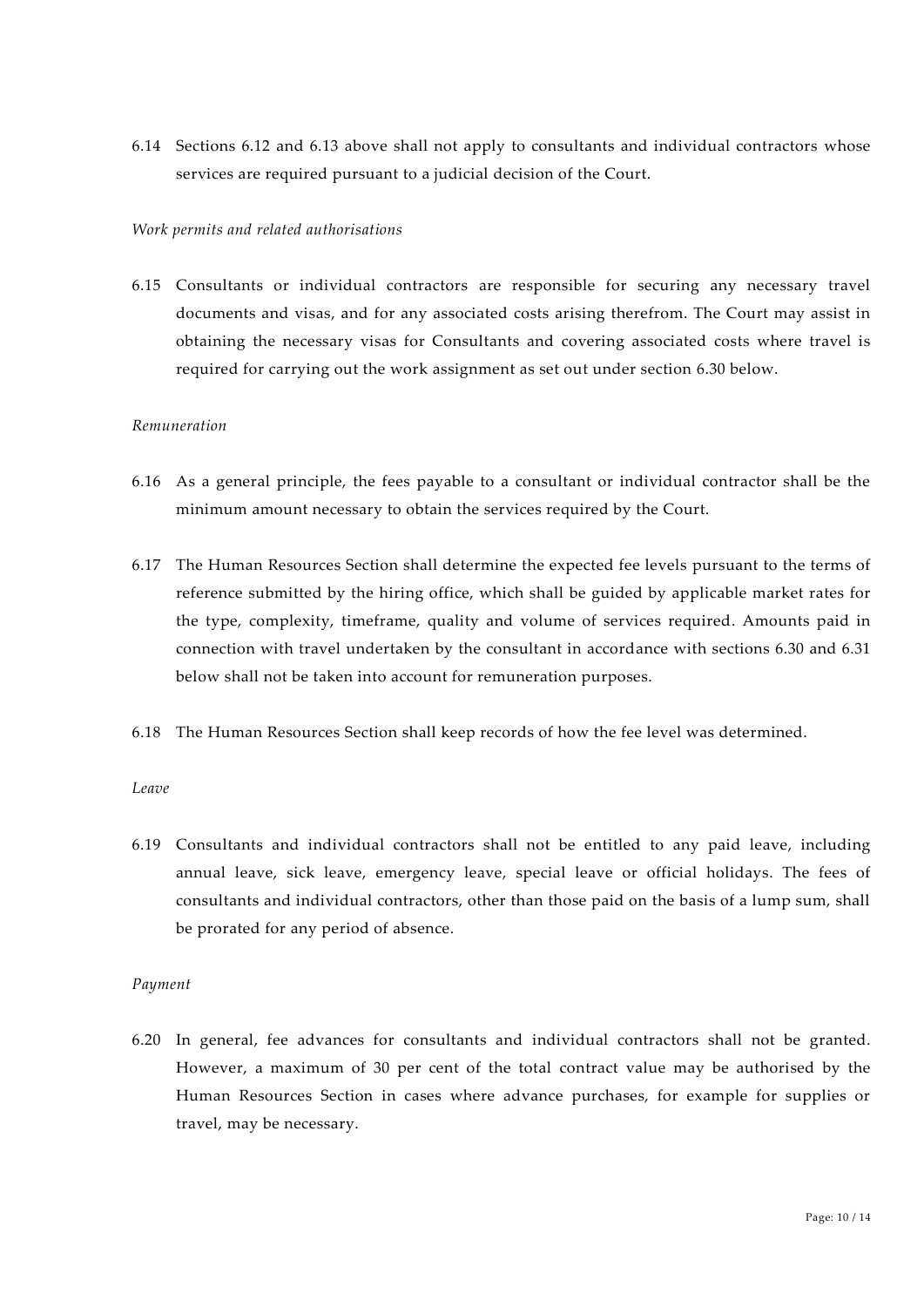- 6.21 In cases where the payment of fees is made in instalments, the final instalment may not be less than 10 per cent of the total value of the contract and will be payable only upon satisfactory completion of the services and deliverables and the hiring manager's certification thereof. The payment of instalments should be directly linked with satisfactory deliverables at specific time intervals, as certified by the hiring manager.
- 6.22 The payment of fees is subject to the satisfactory completion of services and deliverables and the Court's certification to that effect, at the appropriate milestones (see sects. 6.33 to 6.36).

### *Taxes on income*

- 6.23 The fees of consultants and individual contractors are expressed in gross amounts. Consultants and individual contractors are responsible for determining their tax liabilities and for the payment of any taxes and/or duties, in accordance with applicable laws. The Court shall not reimburse consultants or individual contractors for any taxes, duty or other contribution payable by the consultants or individual contractors on payments made under the contract.
- 6.24 The Court does not issue statements of earnings to consultants and individual contractors for the purposes of tax liabilities.

#### *Pro-bono contracts*

6.25 Other than special advisors, individuals with specific expertise who volunteer their services to the Court, such as pro-bono lawyers, academics or other individuals who receive payment for their services from an external organisation, may be granted a contract for no fee (e.g.  $\in$  1,00) subject to clearance by the Chief of Human Resources Section on a case-by-case basis. Where appropriate, they will be paid travel expenses, including daily subsistence allowance, in accordance with sections 6.30 and 6.31 below.

#### *Life and health insurance*

6.26 The Court does not provide or arrange health insurance coverage for consultants and individual contractors, and consultants and individual contractors are not eligible to participate in the health insurance schemes provided by the Court for its staff members. Consultants and individual contractors are responsible for arranging and assuming all costs related to health and other forms of insurance and attaining any required inoculations and medical treatment.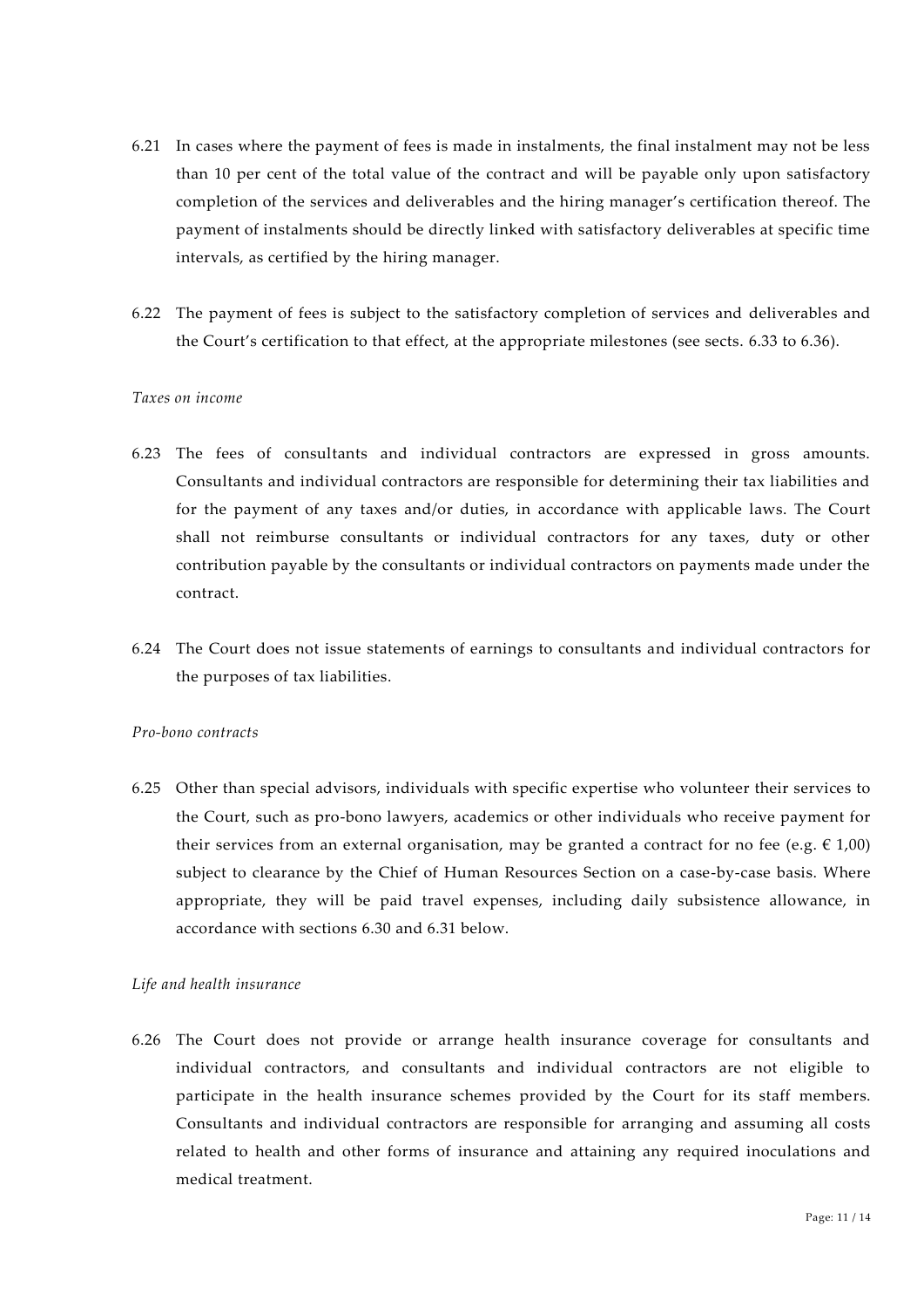6.27 The responsibility of the Court is limited solely to the payment of compensation for serviceincurred death, injury or illness in accordance with section 6.28.

#### *Compensation for service-incurred illness, injury or death*

6.28 Consultants and individual contractors, or their dependants as appropriate, who are authorised to travel at the expense of the Court or who are required under their contract to perform services in an office of the Court shall, in the event of illness, injury or death attributable to the performance of official duties on behalf of the Court, be entitled to compensation equivalent to that provided under the United Nations' Appendix D to the Staff Rules (ST/SGB/Staff Rules/Appendix D/Rev.1 and Amend.1; see annex I, art. 5).

### *Pension*

6.29 Consultants and individual contractors are not entitled to participate in the United Nations Joint Staff Pension Fund.

#### *Travel*

- 6.30 If the Court determines that the consultant or individual contractor needs to travel in order to perform his or her assignment, that travel shall be specified in the contract and provided for by the Court. When travel is authorised for consultants and individual contractors, economy class shall be the standard of accommodation for air travel in all cases and irrespective of the duration of the journey, unless determined otherwise by the Registrar or Prosecutor, where appropriate, taking into account the circumstances of the traveller (such as for health reasons) and the interests of the Court.
- 6.31 Consultants and individual contractors authorised to travel shall receive a daily subsistence allowance that shall comprise the total contribution of the Court towards such expenses as meals, lodging, gratuities, local transportation and other such payments made for services rendered. The payment of the daily subsistence allowance shall be made on the same basis as for staff members, except where otherwise expressly provided, and in accordance with a schedule of rates established from time to time by the International Civil Service Commission.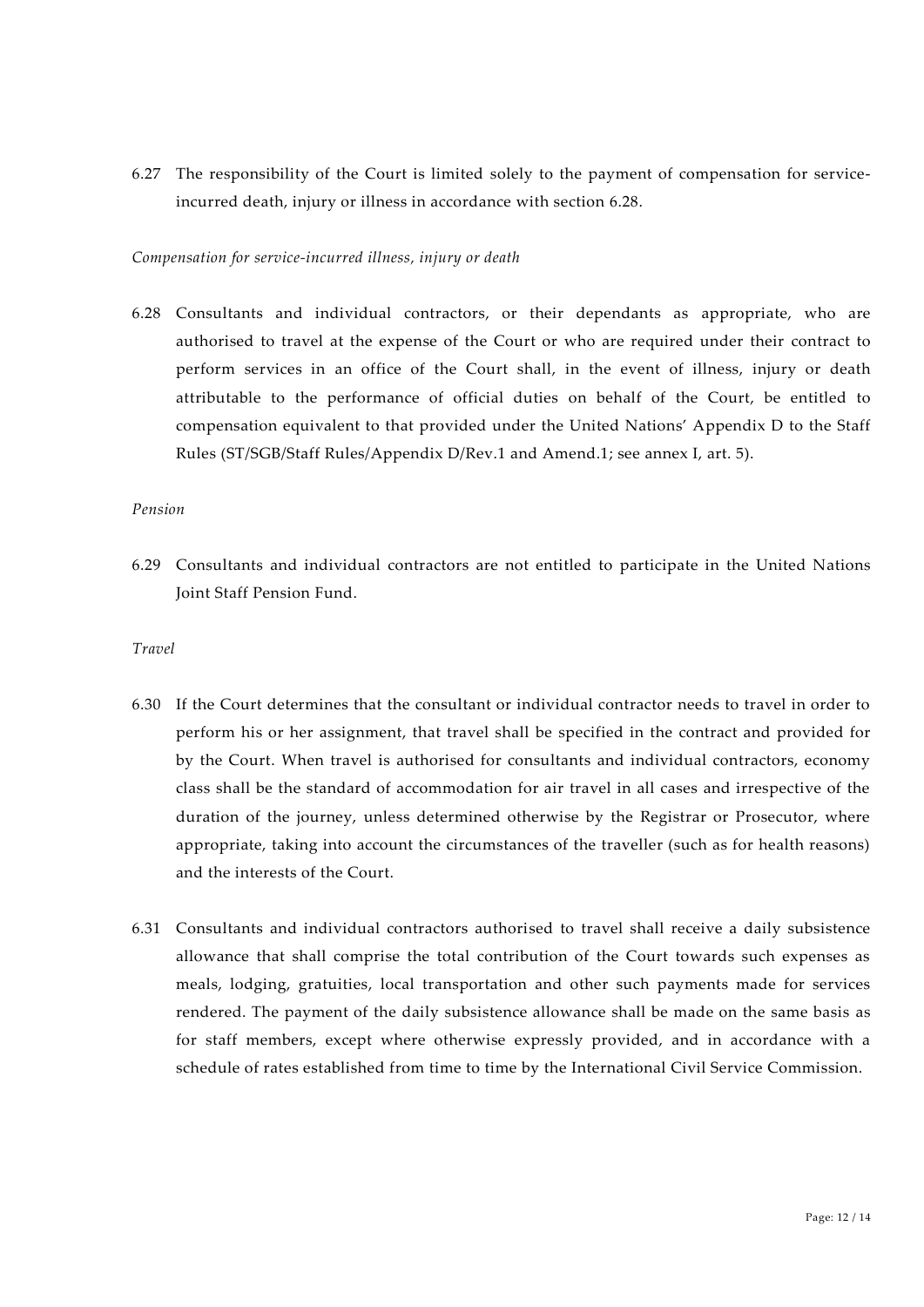### *Training*

6.32 Consultants and individual contractors shall not receive training at any additional expense of the Court.

#### *Evaluation of work assignment*

- 6.33 An evaluation of the work assignment shall be conducted at the time of completion of assignment on a designated form and recorded in the rosters maintained by the Human Resources Section for consideration of future contracts.
- 6.34 The evaluation of the work assignment shall measure the achievement of goals, the quality and timeliness of work, services and deliverables, as stipulated in the terms of reference. If the work assignment is evaluated as less than fully satisfactory, no further contract shall be issued to the consultant or individual contractor, and payments may be reduced or withheld entirely. In cases where a work assignment is evaluated as less than fully satisfactory, the consultant or individual contractor shall be allowed to submit a written response to be placed on the file, upon his or her request.
- 6.35 A hiring office requesting the services of a consultant or individual contractor shall verify the evaluation of the previous work assignment on file of that proposed consultant or individual contractor for future engagement or the extension or renewal of his or her contract.
- 6.36 The Registrar or the Prosecutor, as appropriate, and upon consulting with Human Resources Section, shall take a final decision on whether further contracts should be issued in the case of an unsatisfactory evaluation of work assignment by the direct supervisor of the hiring office.

#### *Termination of the contract*

- 6.37 A contract may be terminated by the Court, or by the consultant or individual contractor, in accordance with the Terms and Conditions of the Contract (see annex I, art. 13).
- 6.38 Unsatisfactory or incomplete work assignment or failure to conform to the standards of conduct set out in the present instruction shall lead to termination of service for cause, without notice, at the initiative of the Court.